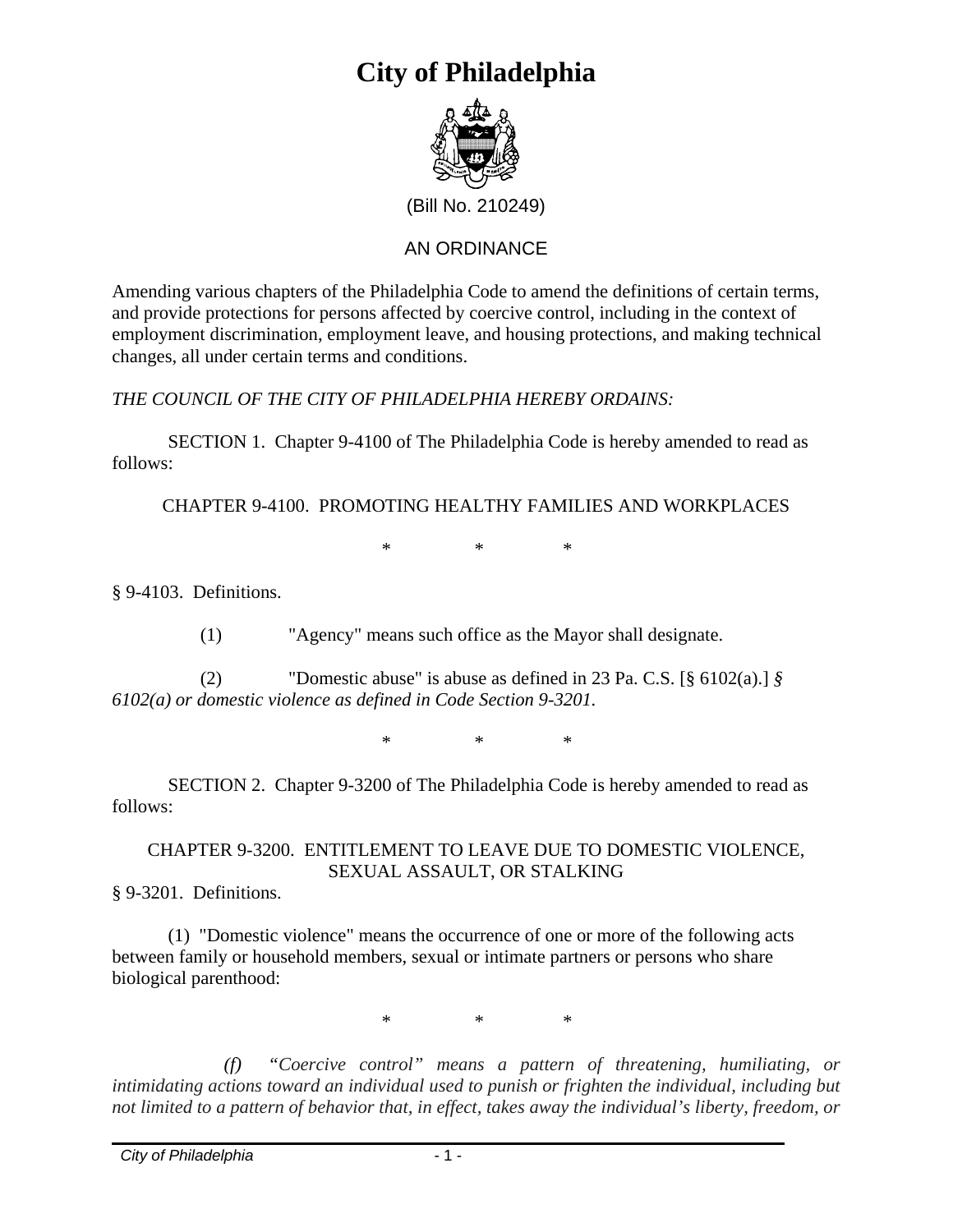#### **BILL NO. 210249** continued Certified Copy

*sense of self, safety, or bodily integrity; including, but not limited to, a pattern of one or more of the following actions:* 

*(.1) Isolating the victim from support networks;* 

*(.2) Controlling the victim's economic and other resources, such as transportation;* 

*(.3) Closely monitoring the victim's activities, communications or* 

*movements;* 

*(.4) Repetitively degrading and demeaning of the victim;* 

*(.5) Threatening to kill or harm the victim or the victim's children or relatives or pets; or to take steps to separate the victim from the victim's children and or pets;* 

*(.6) Threatening to publish or publishing sexualized, false, or embarrassing information, videos, photographs, or other depictions of the victim;* 

*(.7) Damaging or taking the victim's property or possessions;* 

*(.8) Displaying or referring to weapons as a means to intimidate or* 

*threaten; or* 

*(.9) Forcing the victim to engage in unlawful activity.* 

*\* \* \** 

#### $\overline{\phantom{a}}$  , and the set of the set of the set of the set of the set of the set of the set of the set of the set of the set of the set of the set of the set of the set of the set of the set of the set of the set of the s **Explanation:**

<sup>[</sup>Brackets] indicate matter deleted. *Italics* indicate new matter added.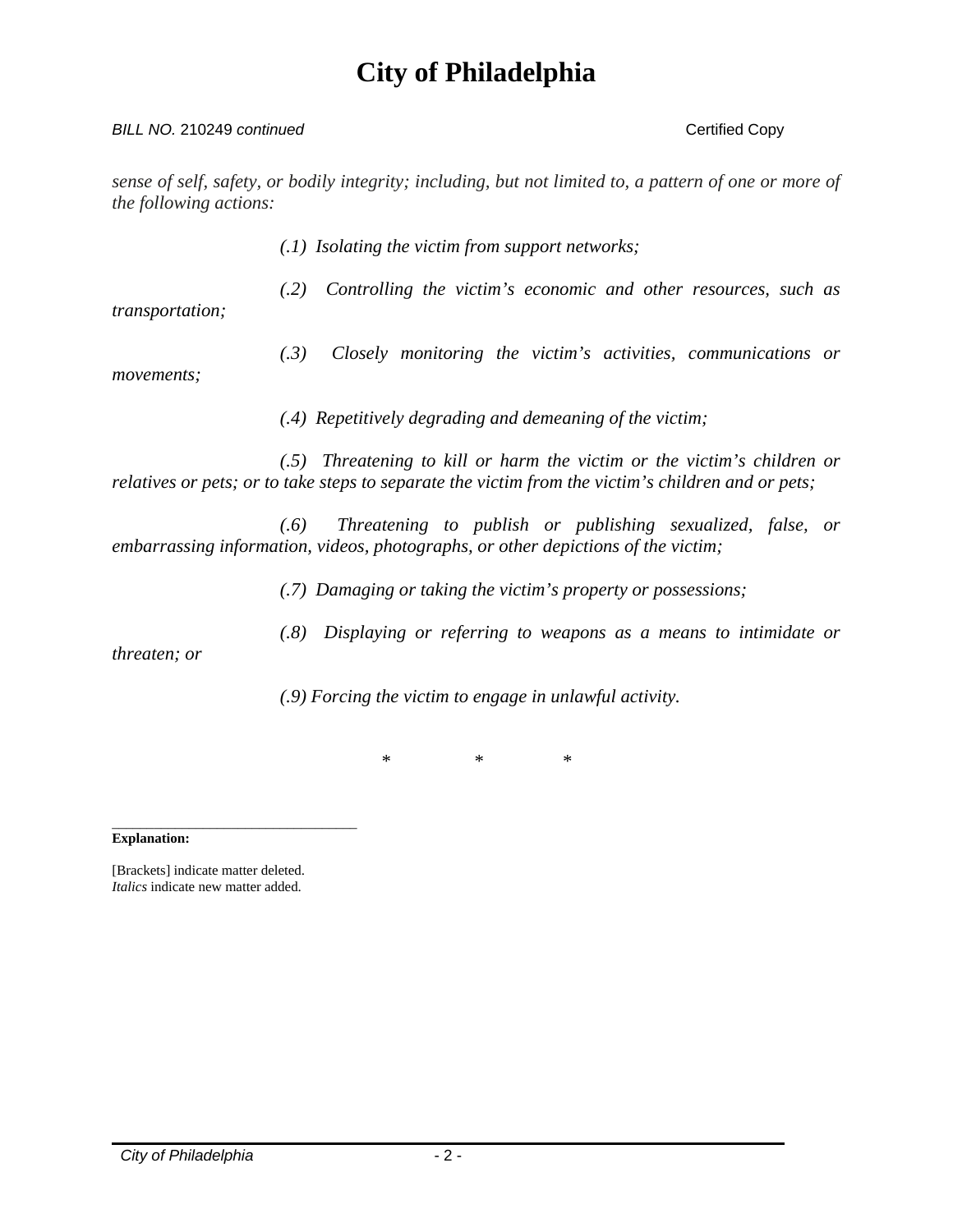**BILL NO. 210249 continued** Copy